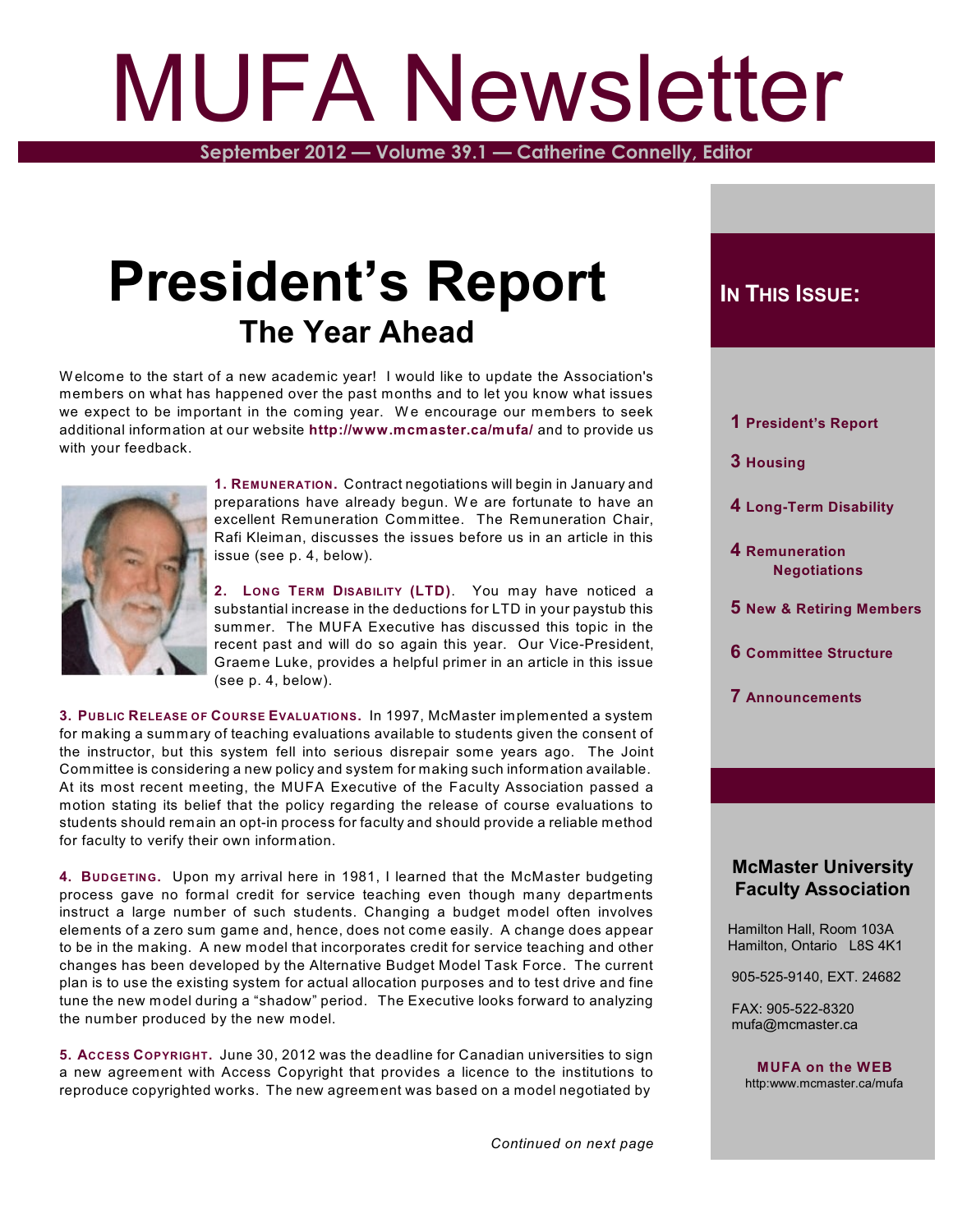the Association of Universities and Colleges of Canada. The McMaster Administration proposed to sign such an agreement. Similar institutions such as the University of Toronto and W estern University also signed, but others such as Queens University and the University of W aterloo did not. The model agreement was generally opposed by faculty associations and the Canadian Association of University Teachers. As the deadline approached, the MUFA members of the Joint Committee felt they lacked sufficient information either to recommend or to reject an endorsement of the McMaster agreement. This lack of information was due, in part, to the absence of a MUFA representative on the McMaster Copyright Working Group. Sara Bannerman of the Department of Communication Studies and Multimedia is a specialist in this area and she has kindly agreed to serve in the coming year as the MUFA representative on the Copyright W orking Group and to keep the Executive much better informed in the future. The W orking Group posted a Q & A on the McMaster agreement at **[www.mcmaster.ca/vpacademic/documents/Qand](http://www.mcmaster.ca/vpacademic/documents/QandA_Proposed_Copyright_Agreement.pdf) [A\\_Proposed\\_Copyright\\_Agreement.pdf](http://www.mcmaster.ca/vpacademic/documents/QandA_Proposed_Copyright_Agreement.pdf)**. An alternative point of view from Sam Trosow of the W estern University Law School is posted at **[http://samtrosow.wordpress.com/2012/08/15/obje](http://samtrosow.wordpress.com/2012/08/15/objections-to-the-proposed-access-copyright-post-secondary-tariff-and-its-progeny-licenses-a-working-paper/) [ctions-to-the-proposed-access-copyright-post-se](http://samtrosow.wordpress.com/2012/08/15/objections-to-the-proposed-access-copyright-post-secondary-tariff-and-its-progeny-licenses-a-working-paper/) [condary-tariff-and-its-progeny-licenses-a-workin](http://samtrosow.wordpress.com/2012/08/15/objections-to-the-proposed-access-copyright-post-secondary-tariff-and-its-progeny-licenses-a-working-paper/) [g-paper/](http://samtrosow.wordpress.com/2012/08/15/objections-to-the-proposed-access-copyright-post-secondary-tariff-and-its-progeny-licenses-a-working-paper/)**

**6. TRAVEL POLICY.** Provincial restrictions on the use of *per diems* have become a serious headache for both administrators and researchers. At this writing, there is hope that *per diems* may be restored for research funds not provided by the province. Stay tuned.

**7. "ALL GOOD THINGS….."** Since 1991, MUFA and especially its Presidents have had the great blessing of Phyllis DeRosa-Koetting in the role of Executive Director. A challenge for every Presidential Report at the end of the academic year is to come up with a new set of superlatives to describe how well we are served by both Phyllis and Kelly McCaughey. Phyllis has announced that she will be retiring on September 1, 2013. Fortunately, Kelly has agreed to stay on for at least 9 months in order to provide continuity. The MUFA Executive is putting together a search committee to find a replacement for Phyllis.

**8. REVIEW OF TEACHING STREAM APPOINTMENTS.** The Drafting Committee to Review the Tenure and

Promotion Policy Supplementary Policy Statements and Recommend Revisions and Additions recommended that a committee be established to "Review Policies and Procedures Surrounding the Academic Rank of Teaching Professor". The MUFA Executive and the Senate Committee on Appointments (SCA) have agreed on a plan to institute such a committee as a sub-committee of the SCA. MUFA has nominated two teaching-stream faculty and one tenure-stream faculty to serve on this committee. The SCA is expected to draw up formal terms of reference and to nominate additional members early this term. In speaking with our teaching-stream members from across campus, I was struck by the deeply felt need for an examination of teaching loads, the role of research and graduate student supervision, research leave, teaching evaluations, and other topics. I very much look forward to the results of this group's deliberations.

**9. THE ADMINISTRATIVE STRUCTURE OF THE DEGROOTE SCHOOL OF BUSINESS (DSB) AND THE APPOINTMENT, TENURE AND PROMOTION POLICY (AT&P).** In June 2011, the Senate approved a new administrative structure for the DSB including an Associate Dean of Faculty Affairs and Accreditation who would have the responsibility, among others, for recruitment and hiring of new faculty members and chairing all Area Tenure and Promotion Committees. The Appointment, Tenure and Promotion Policy (AT&P) assigns the lead role for Appointments (Section II) and Tenure and Promotion (Section III) at the Department/Area level to the Chair. Hence, this new structure required changes in the AT&P which, in turn, require approval by both the Senate Committee on Appointments (SCA) and the MUFA Executive.

In January 2012, the MUFA Executive received a proposal from the SCA to amend the AT&P to accommodate the Senate approved changes in June 2011. This proposal would replace "Area Chair" with "Associate Dean" throughout the AT&P for the DSB. The key impacts would be on Appointments (Section II) and Tenure and Promotion (Section III). This proposal was considered at the MUFA meeting of February 6, 2012, following which a note was sent to the SCA expressing various concerns of the MUFA Executive.

At their respective final meetings of the academic year, both the MUFA Executive and the SCA passed motions to postpone any changes in procedures for appointments and tenure and promotion in the DSB for the time being.

**2**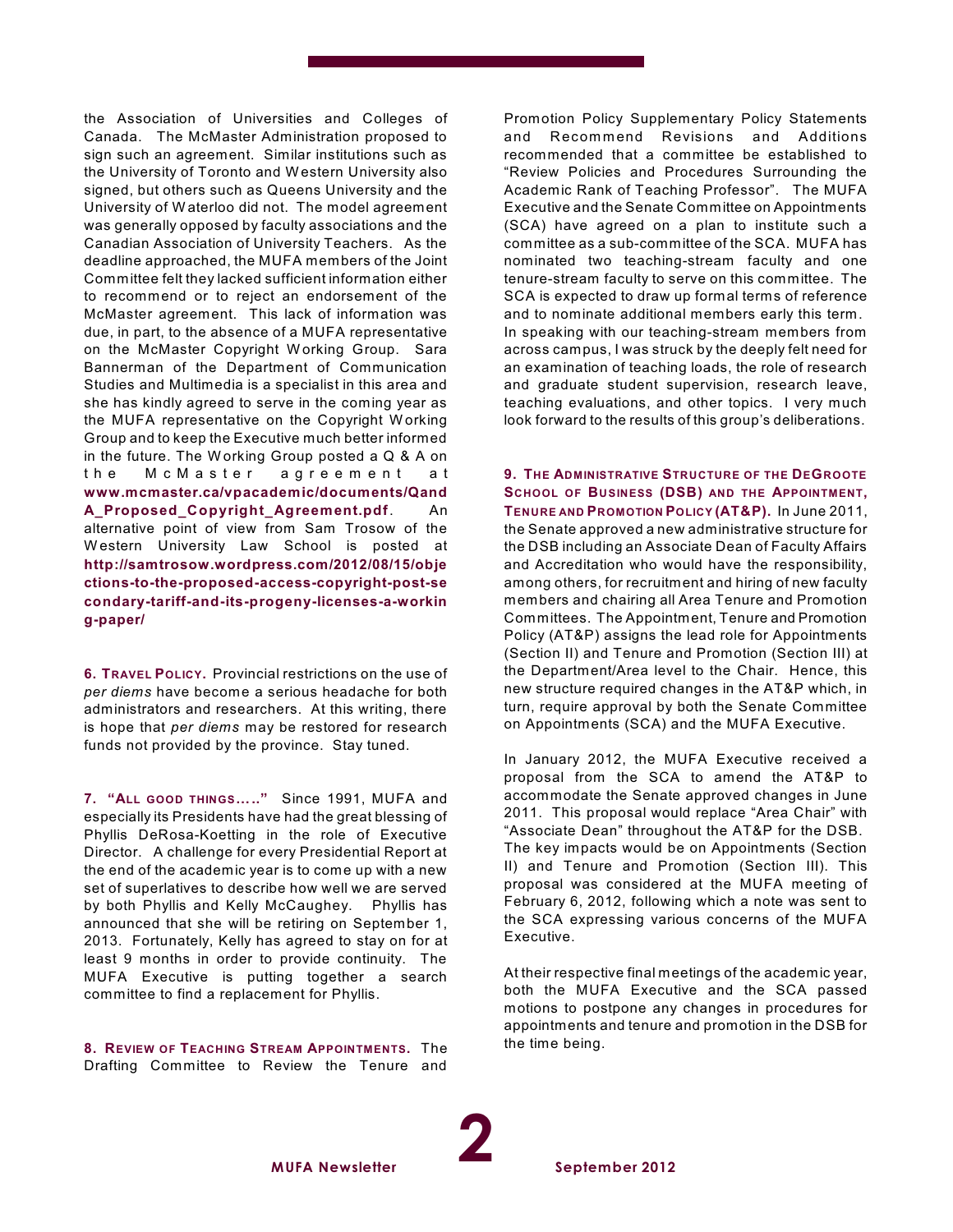The MUFA Executive was reluctant to approve any changes to the AT&P for the following reasons:

- 1. There has not been adequate discussion within the DeGroote School of Business of all of the implications of the proposed changes to the Appointment, Tenure & Promotion Policy (2012). The implications for tenure and promotion processes have been discussed, but not those for appointments;
- 2. A new Dean of Business has yet to arrive at McMaster and that person will have a strong interest in the eventual nature of appointment, tenure and promotion procedures within the DSB;
- 3. The DSB is still under the control of the Senate and the President's Advisory Committee on the DeGroote School of Business (PACDSB) is still in effect. As a result, votes are not taken and MUFA has inadequate information concerning the wishes of its members in the DSB;
- 4. The eventual rulings of the tribunals in the DSB may have implications for the processes concerning appointments, tenure and promotion.
- 5. The current such processes, in particular those for tenure and promotion, have worked well in the DSB. Neither the PACDSB report nor other evidence available to MUFA indicates that recent problems within the DSB are due to the structure of the Appointment, Tenure & Promotion Policy (2012).

In the year ahead, a major concern of the MUFA Executive will continue to be the role of our colleagues

in the DSB in approving any changes to the School's structure. In 1998, a report on the DSB was issued by a review committee chaired by our former Provost and the current Acting Dean of Engineering, Art Heidebrecht. The first recommendation of this report was the following:

*That the School of Business conduct a visioning process: to be effective, this process must be perceived as unbiased and result in buy-in by a large majority of the fulltime faculty.*

The reappointment of the former Dean without the support of the majority of DSB faculty did not work out well. This should give us all pause before imposing a new administrative structure that lacks the support of the majority of the DSB faculty. The "Heidebrecht Report" clearly said that faculty buy-in is crucial. The MUFA Executive agrees.

**10. Past-President.** Pending final approval by the Board of Governors, Peter Sutherland has been appointed Acting Dean of the Faculty of Science. One consequence is that Peter can no longer serve as Past-President on the MUFA Executive. Peter's predecessor as MUFA President, Virginia Aksan, has kindly agreed to serve in the position of Past-President on the MUFA Executive for the coming year. On behalf of the entire Executive, I would like to extend to Peter both congratulations on his new appointment and sincere thanks for his dedicated service to MUFA over the years. W e are also most grateful to Virginia for her continued assistance.

*Martin Dooley*



**FOR SALE:** Executive Home on Davidson Boulevard in Dundas. University/Hospital. Four bedroom complete with en suite baths: double car garage: 3.181 sq. ft. Beautifully baths; double car garage; 3,181 sq. ft. maintained. Asking \$549,900. For more information, contact Donna at 905-971-8476.

**SEEKING SABBATICAL HOUSE:** While some Canadians go south to Florida, we Floridians are going north for the winter! We are seeking a small house or apartment (2BR or larger) for family of three including one first-grader, plus two indoor cats. Ideally walking or biking

distance to a good public elementary school and/or McMaster. Would consider swap for our small house in Gainesville, Florida (2.5 BR, 1.5 bath, walk/bike to University of Florida. For more information, contact Marta at **[mlwayne@ufl.edu](mailto:mlwayne@ufl.edu)** or 353-392.9925.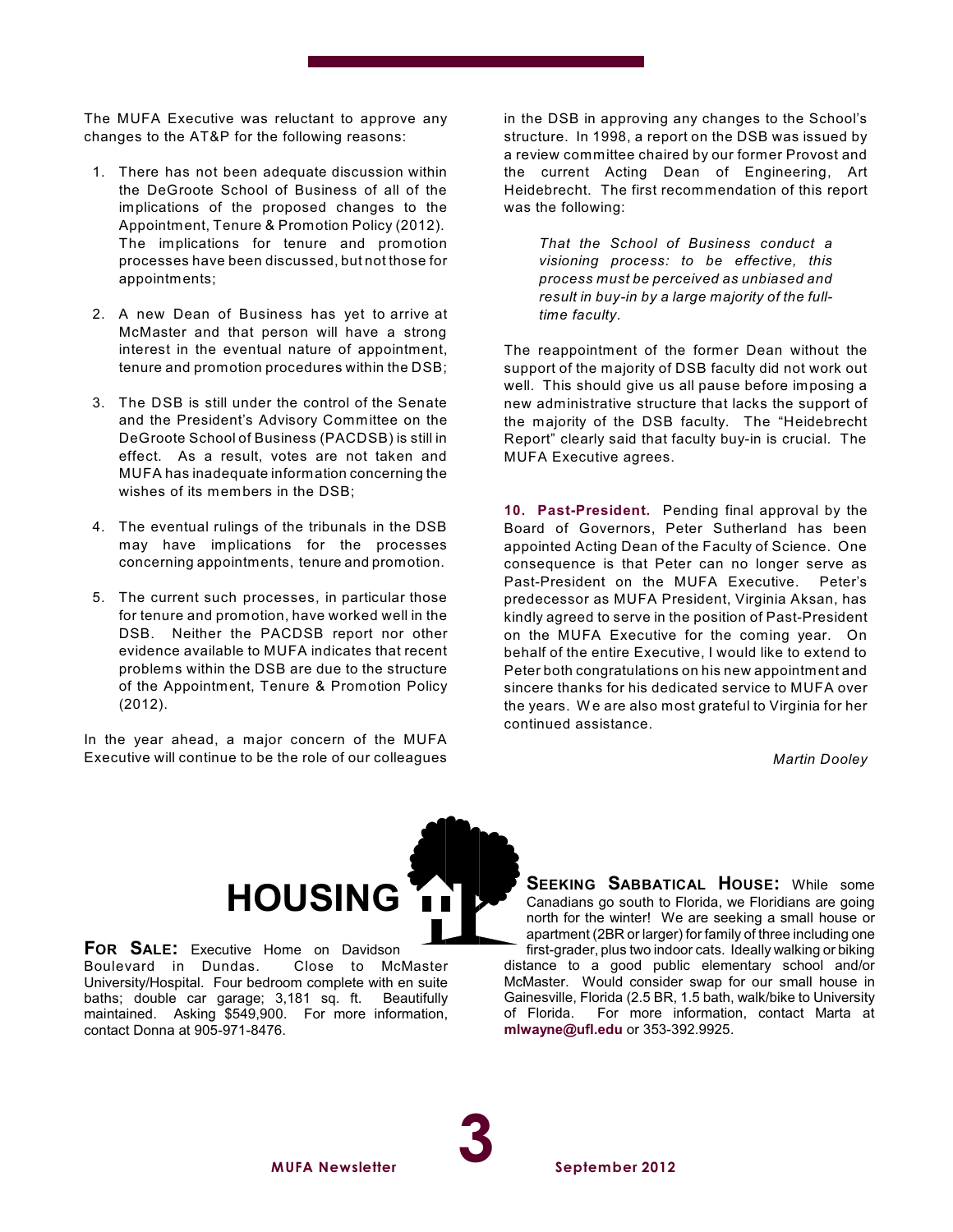# **Increases in LTD Contributions**

On July 13, 2012, participants in McMaster's Long Term Disability (LTD) program (this includes all non-clinical faculty and MUFA librarians) were informed by Human Resources that there would be a 20% increase in the premium rate.

Quoting from this email message:

*McMaster University's Long Term Disability (LTD) plan is an income protection benefit plan for eligible employees who become totally disabled as a result of non-work related illnesses or injuries. The LTD plan is premium based. Premium rates are impacted by the volume and nature of claims, and are reviewed annually in light of the claims experience of the LTD plan.*

*Employees are responsible for 100% of the premiums for this plan, which is provided through Sun Life Financial. Participation in the LTD plan is mandatory for eligible faculty (excluding clinical faculty members) and staff members with more than 12 months continuous service.*

*The LTD premium rate was last increased in July 2008. Since then, there has been a large increase in LTD Claims Volume. As a result, Sun Life has confirmed that the LTD premium rate will increase by 20% beginning in July 2012.*

It is important to note that although premiums have not increased since 2008, the cost of the program has been steadily rising over the intervening years. In the recent past, increases in LTD costs have been covered by drawing from a reserve fund existing as a result of previous plan member contributions being excess to the requirements of the plan. A realistic view of the increased costs of the LTD plan can be obtained by examining the proposed plan rate increases which would have been in place had this reserve fund not been in place. The proposed increases are as follows: 26.5% (2008), 5.0% (2009), 14.4% (2010), 9.0% (2011) and 20.0% (2012).

It seems clear that costs associated with the Long Term Disability program are rising at an alarming rate, far in excess of the prevailing inflation rate. Moreover, faculty and MUFA librarians, due to their salaries being generally higher than those of other plan members (which include all staff with more than 12 months of service) and their relatively less frequent use of the LTD program, may not be particularly well-served by the present system. The MUFA Executive is presently monitoring the LTD situation and will examine various avenues for an LTD program that would better meet the needs of our members.

> *Graeme Luke, MUFA Vice-President*.

> > **4**

# **Preparation for Remuneration Negotiations Underway**

Our current contract with the University expires on June 30, 2013. MUFA has begun to prepare for negotiations with the Administration that will commence in January 2013. A Remuneration Committee has been struck and its members can be found under the committee listing in this *Newsletter* [see p. 6]. During the fall term, we will survey the MUFA membership on important issues including remuneration, working conditions and priorities for bargaining. The Remuneration Committee will then prepare a remuneration brief, a "written statement outlining amendments, additions and/or deletions which are being sought for the ensuing year in salary and benefit programmes for faculty members", which will be presented to the membership in early January for approval.

McMaster is one of only three Ontario universities that is not unionized (the other two are Toronto and Waterloo). We have a process for collective bargaining with the Administration that is unique and effective in two respects. Firstly, it has a well defined time frame to ensure that negotiations take place and an agreement is struck by a<br>certain date. Secondly, if negotiations with the Secondly, if negotiations with the Administration reach an impasse, there is a binding final offer selection process that encourages both sides to put forward their most reasonable bargaining position. The full details of our process can be found at **<http://www.mcmaster.ca/mufa/handbook/joint.htm>**.

McMaster University is known for its collegial relations between faculty and Administration, as well as active participation of faculty in University governance, through Committees, Senate and the Board. We look forward to working together with the Administration to put a new agreement in place that keeps McMaster University competitive in recruitment and retention of faculty and that continues to provide a high quality educational experience for our undergraduate and graduate students. We view this as essential to maintaining McMaster University's international reputation for research excellence and teaching innovation.

Please email me at **[kleiman@mcmaster.ca](mailto:kleiman@mcmaster.ca)** if you wish to discuss any aspect of our contract negotiations.

> *Rafi Kleiman Chair, Remuneration Committee*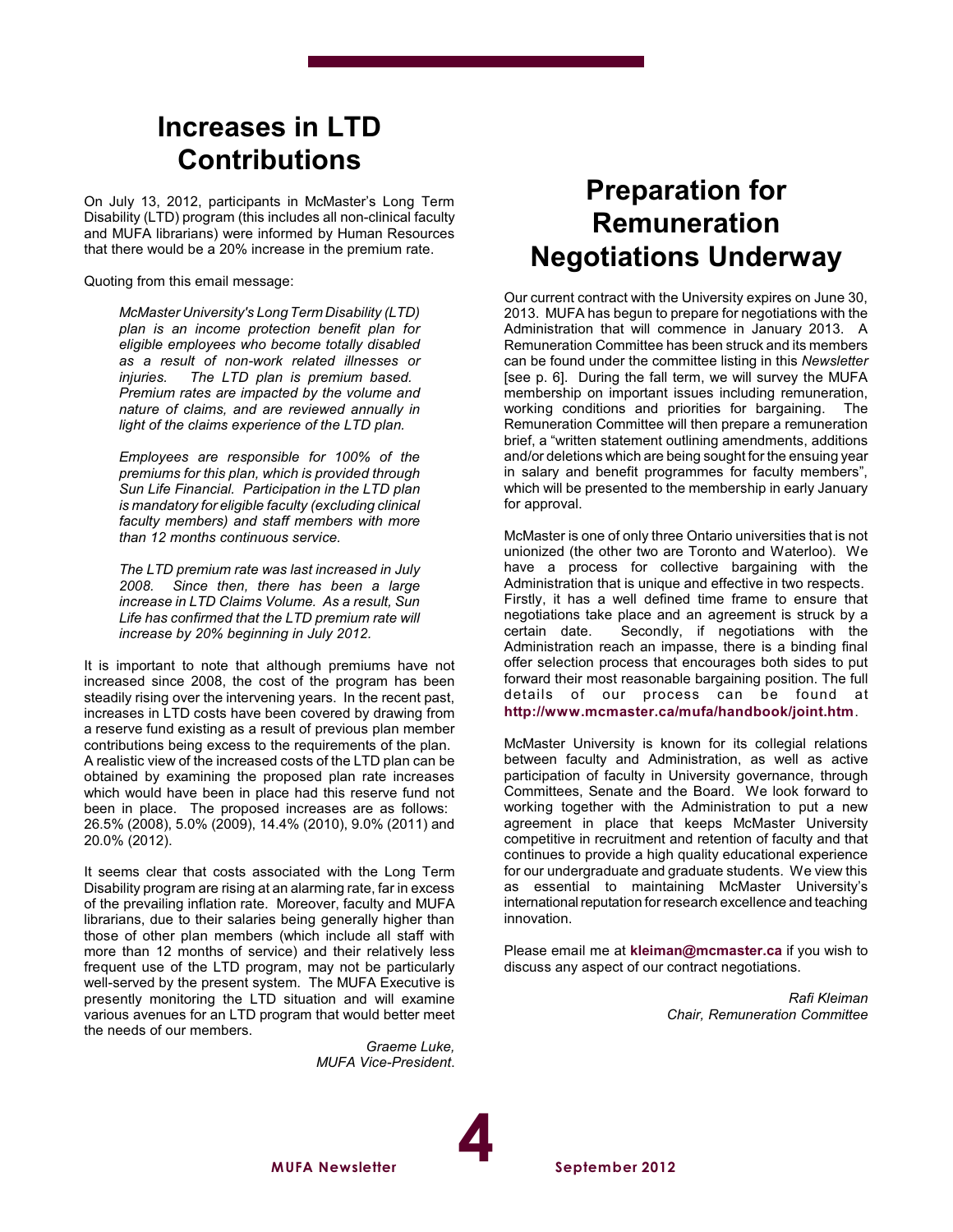# **Welcome New Members**

**Ronald Balvers** Finance & Business Economics **Carolyn Capretta** Human Resources & Mgmt **Heather Dorries** Geography & Earth Sciences **Jeff Fortuna** B-Tech **Albert Gilbert** Anthropology **Jessica Gish** Health, Aging & Society **Paul Glavin** Sociology **Alexander Gourevitch** Political Science

**Oriane Landry** Psychology , Neuro & Behav. **Leah Emila Long** Classics **John Maheu** Finance & Business Economics **Sally McKay** School of the Arts **Brent McKnight** Strategic Management **Patrick Moran** French **Gillian Mulvale** Health Policy & Management **Ishac Nazi** Medicine

**Aimee Nelson** Kinesiology **Joelle Papillon** French **Karun Singh** Biochem & Biomedical Sciences **Cesar Sosa-Padilla-Araujo Economics Kevin Veenstra** Accounting & Financial Services **Graeme Ward** Classics **Sarah Wojkowski** Rehabilitation Science **Fengjun Yan** Mechanical Engineering **Shengji (Sophie) Yao** Mechanical Engineering

# **Best Wishes to Retiring MUFA Members**

We wish to extend best wishes to those who have retired during the academic year. We look forward to seeing them at the annual luncheon in their honour (this year on October 31, 2012) hosted jointly by the Presidents of the University and the Faculty Association.

#### **Margaret Black**

 Nursing **Ilene Busch-Vishniac** Mechanical Engineering **David Capson** Electrical & Computer Engineering **Vittorina Cecchetto** Linguistics & Languages **Cathy Charles** Clinical Epidemiology & Biostatistics **Denis Crankshaw** Obstetrics & Gynecology **James Dickson** Chemical Engineering **Lynne Geddes** Rehabilitation Science **Graham Knight** Communication Studies & Multimedia **Terri Lewis**

 Psychology, Neuroscience & Behaviour **Hayden Maginnis** School of the Arts **Neil McCartney** Kinesiology **Skip Poehlman** Computing & Software **Andrew Rainbow** Biology **Ethan Vishniac** Physics & Astronomy **Wayne Warry** Anthropology **Stephen Walter** Clinical Epidemiology & Biostatistics **Seanne Wilkins** Rehabilitation Science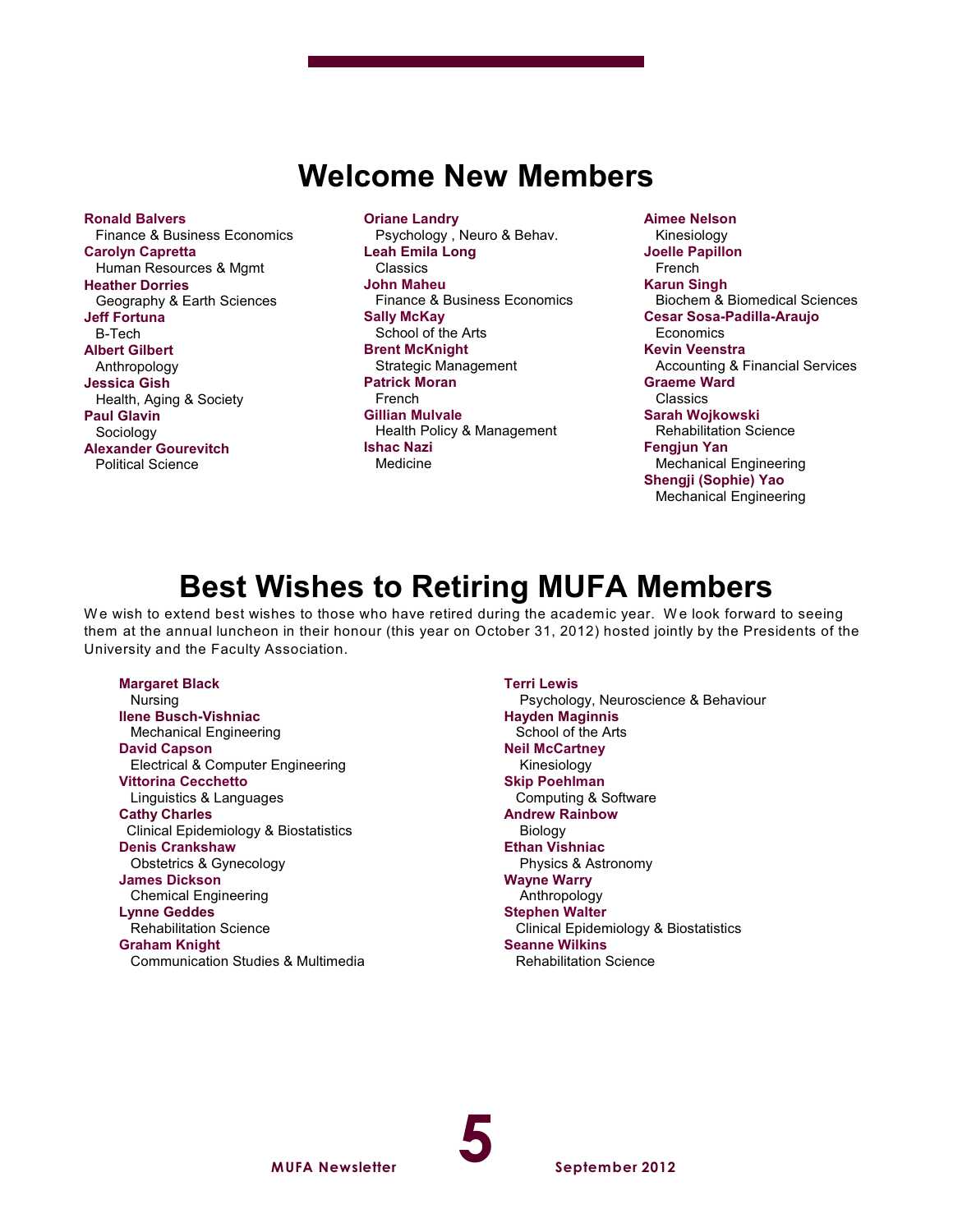# **Committee Structure 2012/2013**

## **Standing Committees**

\*Chair of Committee **Academic Affairs**

**Nancy Carter, Nursing, 2221, carternm**

#### **Human Rights**

**Jeffery Donaldson, English & Cul Stds, 24132, jdonalds Joint Committee**

**Martin Dooley, Economics, 23810, dooley Rafael Kleiman, Engineering Physics, 26290, kleiman Graeme Luke, Physics & Astronomy, 27639, luke Membership**

**Michelle MacDonald,\* Biochem & Biomed Sci, 22316, macdonml**

#### **Nominating Committee**

**Virginia Aksan, History, 23541, vaksan Vishwanath Baba, HR & Mgmt, 26947, baba Martin Dooley\*, Economics, 23810, dooley Kim Jones, Chem Eng, 26333, kjones Graeme Luke, Physics & Astronomy, 27639, luke Gladys Peachey, Nursing, 22661, peacheg**

#### **OCUFA Director**

**Graeme Luke, Physics & Astronomy, 27639, luke Pension Committee**

**Trevor Chamberlain, Finance, 23980, chambert Sherman Cheung, Finance, 23986, scheung Martin Dooley, Economics, 23810, dooley Martin Horn,\* History, 24139, mhorn Marc-André Letendre, Economics, 23817, letendre Graeme Luke, Physics & Astronomy, 27639, luke**

#### **Public Relations**

**Catherine Connelly, HR & Management, 23954, connell Remuneration Committee**

**Catherine Connelly, HR & Mgmt, 23954, connell Martin Dooley, Economics, 23810, dooley Martin Horn, History, 24139, mhorn Rafael Kleiman\*, Engineering Physics, 26290, kleiman Graeme Luke, Physics & Astronomy, 27639, luke Joanna Pierazzo, Nursing, 26510, pierazj Mike Veall, Economics, 23829, veall**

#### **Special Enquiries & Grievances**

#### **Susan Watt, Social Work, 23792, wattms Tenure**

**Ana Campos, Biology, 24610, camposa Tracy Prowse, Anthropology, 24302, prowset**

**Treasurer**

**Andrew Mactavish, Comm Stds & Multi, 23503, mactavis Returning Officer**

**Matheus Grasselli, Math & Stats, 23406, grasselli**

# **University Committees & Boards**

#### **Bookstore Board**

**Lilian Chan, Accounting & Fin Mgmt Serv, 23974, ylchan Felicia Vulcu, Biochem & Biomed Sci, 22838, vulcuf Copyright Working Group**

**Sara Bannerman (Observer), Communication Stds & Multimedia, 23722, banners Enrolment Management Team**

**Michelle MacDonald, Biochem & Biomed Sci, 22316, macdonml**

#### **McMaster Children's Centre**

**Krista Madsen Baker, Kinesiology, 27946, madsenk Parking Appeal Board**

**Trevor Chamberlain, Finance, 23980, chambert Pension Trust**

**Trevor Chamberlain, Finance, 23980, chambert Sherman Cheung, Finance, 23986, scheung Marc-André Letendre, Economics, 23817, letendre**

**President's Advisory Committee on Building an Inclusive Community (PACBIC)**

**Nancy Bouchier, History, 24136, bouchier**

**President's Advisory Committee on Relations with Community**

**Tina Moffat, Anthropology, 23906, moffatcs President's Advisory Committee on Transportation**

#### **& Parking**

**Nancy Carter, Nursing, 22221, carternm Trevor Chamberlain, Finance, 23980, chambert**

**Rudy Heinzl Award of Excellence Committee VACANCY**

## *Ad Hoc* **Association & University Committees**

**PACBIC's Employment Equity Working Group Juliet Daniel, Biology, 23765, danielj**